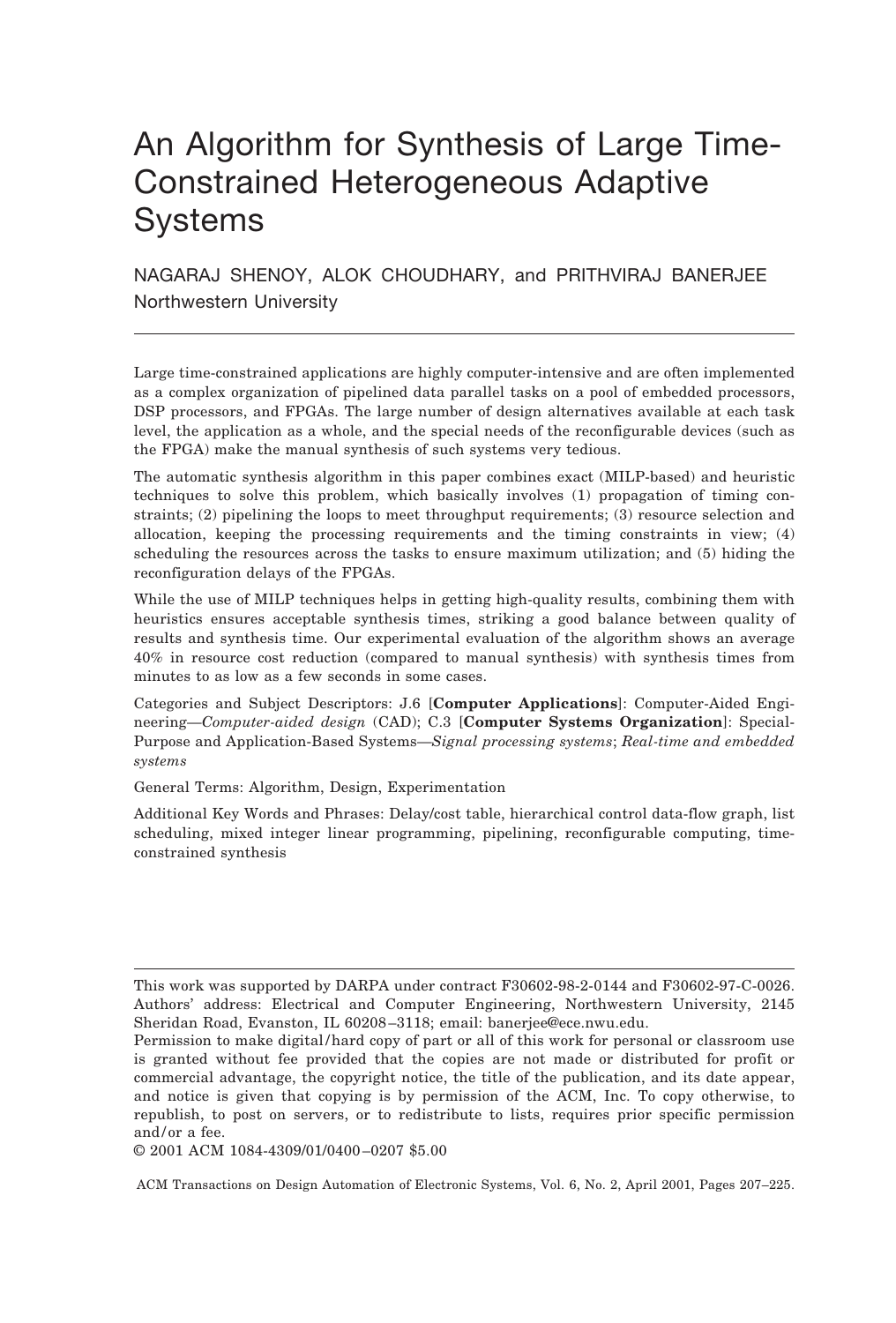

Fig. 1. A large time-constrained system implementation using heterogeneous resources (DSP and FPGA are generic devices in their respective categories).

### 1. INTRODUCTION

Several computer-intensive real-time signal-processing applications such as the *space time adaptive processing (STAP)* [Brown and Linderman 1997] in the area of airborne surveillance radars, have stringent requirements on processing and response times. Different phases of these applications exhibit different computation granularities and degrees of inherent parallelism.

The current trend is to implement each subtask in the computation by using a combination of off-the-shelf devices such as general-purpose processors, DSP processors, and field programmable gate arrays (FPGAs), exploiting both data and functional parallelism. While general-purpose processors and DSPs handle the bulk of the coarse-grained computational requirements of the application, FPGAs provide fast hardware implementations of time-critical parts. These FPGAs can be reconfigured on the fly to make the system *adaptive* to the requirements of the application at various phases of computation. Figure 1 shows a typical scenario.

These systems are heavily pipelined at various levels and each macro task is implemented as a collection of tightly-coupled data parallel tasks, as shown in Figure 2. The introduction of heterogeneity and adaptability adds additional dimensions to the complexity of the design. Manual synthesis of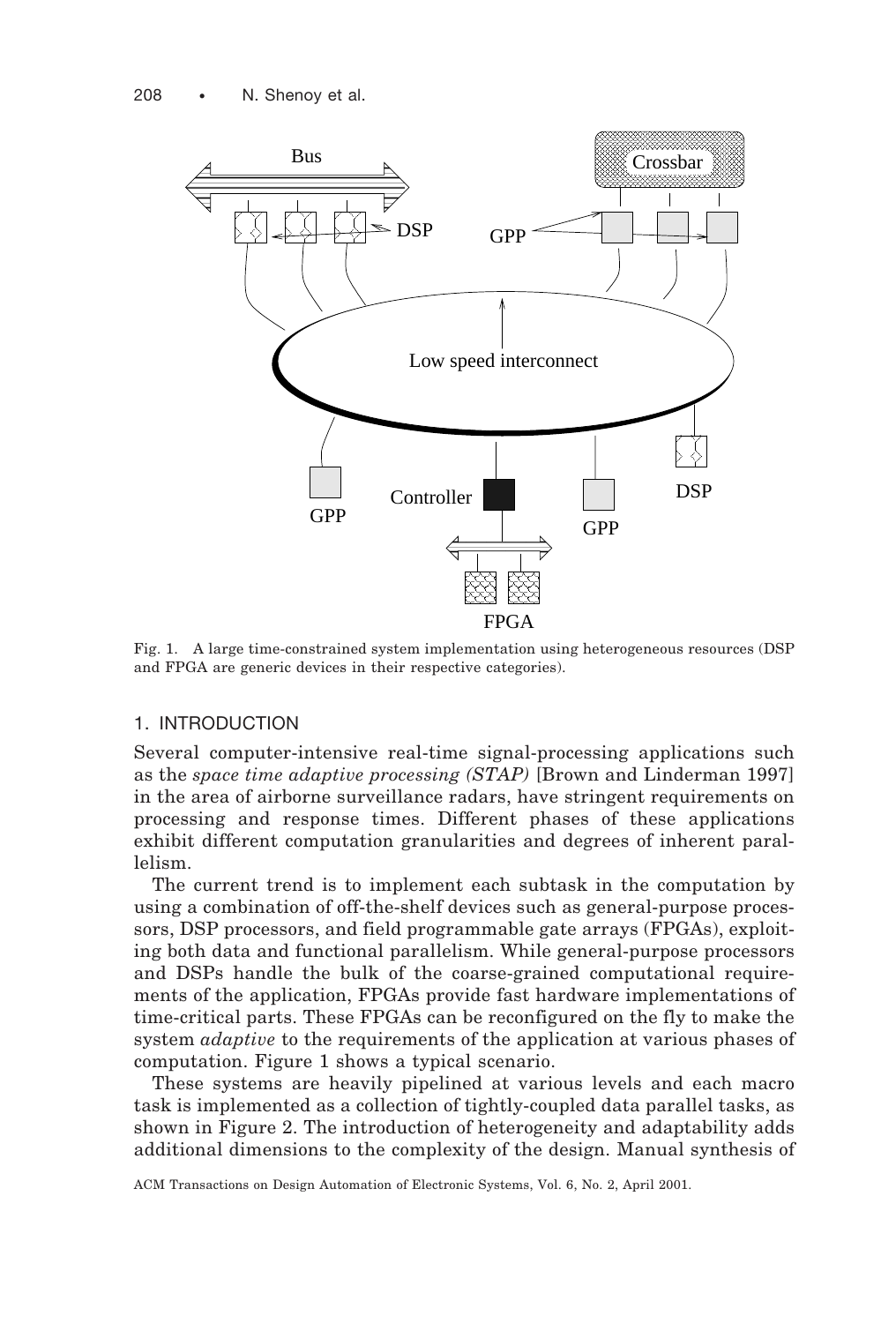

Fig. 2. Task/data parallel implementation of a large time-critical application.

such systems is extremely tedious due to the availability of a large number of implementation alternatives, making automatic synthesis techniques very attractive.

In a typical scenario, a synthesis algorithm works on what are known as *hierarchical control data-flow graphs* (HCDFG), which abstract various macro tasks and their interdependencies, of both data-flow and timing requirements (see Figure 3 for a simple example of such a HCDFG). An HCDFG is a directed graph with the nodes representing the *macro tasks* to be performed and the edges indicating the flow of data/control across these tasks. These edges can also represent timing constraints, where they indicate the allowable time from a source task (typically a task that reads the input) to a destination task (typically the one that initiates some action). Some of the tasks (*abstract tasks*) in turn stand for a lower level HCDFG. These abstract tasks can be loop bodies comprising several tasks, in which one of the tasks reads the incoming data and others perform various processing assignments, and the final one initiates some action based on the processed data. This can impose both *throughput* and *total delay* constraints on such an abstract task.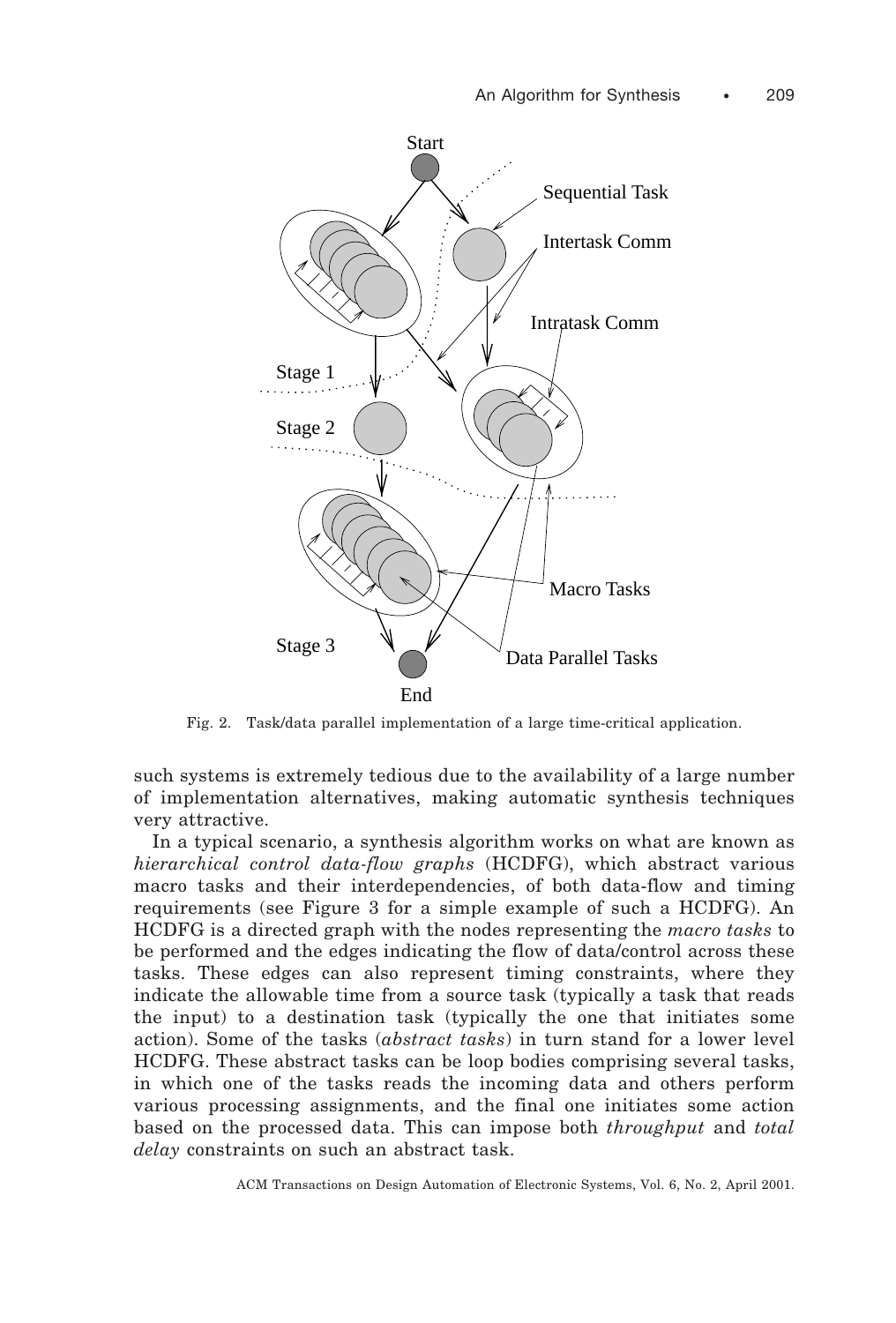

Fig. 3. An example hierarchical control data-flow graph (HCDFG).

Given such an abstract representation of the computation, a synthesis algorithm has to solve several subproblems (many of them provably NPcomplete) before it can arrive at the right architecture to perform the computation which meets all the constraints. Some of these subproblems include constraint propagation, pipelining, resource selection, allocation, scheduling, and hiding the reconfiguration times of the FPGAs. More formally, it needs to do the following:

## **Given**

- (1) a hierarchical control data-flow graph (HCDFG) capturing the computation to be performed;
- (2) timing and throughput constraints;
- (3) possible resource types to be used in the design;
- (4) design alternatives in the form of delay/cost tables.

**Synthesize** the program to arrive at a system with minimal total resource cost.

**Such that** the timing (indicated by timing edges) and throughput (indicated by interarrival-time IAT) constraints are not violated.

In this paper we describe an algorithm that *propagates* the timing constraints from a higher-level HCDFG to lower levels; *selects* and *allocates* the right type/ number of devices to implement each macro task; *pipelines* the tasks (if necessary) to achieve throughput requirements; *schedules* the resources to ensure optimal utilization and takes into account reconfiguration delays of the FPGAs.

We model pipelining, selection, and allocation of resources as a mixed integer-linear programming problem (MILP) to minimize the cost (dollar

ACM Transactions on Design Automation of Electronic Systems, Vol. 6, No. 2, April 2001.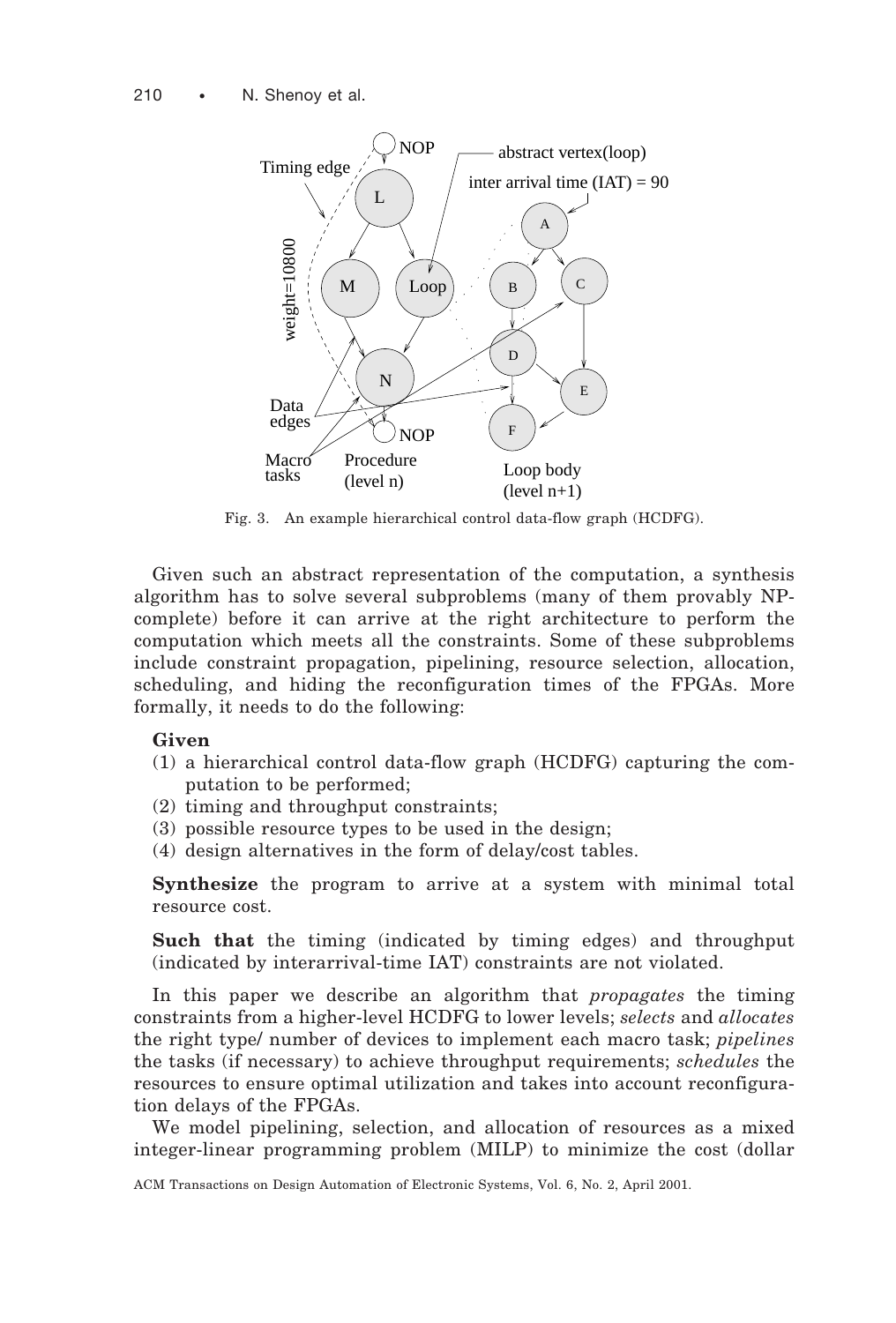cost, for example) of the synthesized system. To further reduce the cost of the system, we use a simple variant of the *list-scheduling algorithm* [De Micheli 1998] to schedule the resources, taking into account pipelining, mutually exclusive control paths, and the reconfiguration delays of the FPGAs. To guide our synthesis process, we use *delay/cost* tables (*delay* meaning the execution time for a specific implementation of a node and the *cost* indicating the corresponding resource cost) that encapsulate the various design alternatives for each node in the HCDFG.

The remainder of this paper is organized as follows. We briefly discuss related work in system-level synthesis in Section 2. Our synthesis algorithm is covered in Section 3. We present the experimental results in Section 4, and conclude in Section 5.

## 2. RELATED WORK

Various aspects of automatic synthesis in real-time systems have been examined by several researchers [Kalavade and Lee 1992; Chou et al. 1995; Ernst et al. 1994; Gupta and De Micheli 1993; 1992; Bakshi and Gajski 1997; Dick and Jha 1998; Dave and Jha 1998; Prakash and Parker 1992; Decastelo et al. 1995; and Karkowski and Corporaal 1998]. Many of the problems in system-level synthesis have their counterparts in high-level synthesis [Gajski et al. 1998; De Micheli 1998]. In this section we discuss some of the earlier efforts that are closely related to our work and compare and contrast them in terms of problems, architectures, and techniques.

In terms of the problems, Prakash and Parker [1992]; Dave and Jha [1998]; and Decastelo et al. [1995] all deal with automatically synthesizing task graphs using heterogeneous components. However, each has a different emphasis. While Prakash and Parker [1992] and Dave and Jha [1998] focus on intertask communication-related issues, Decastelo et al. [1995] and Bakshi and Gajski [1997] emphasize achieving high throughputs. Our current work takes into account both communication and throughputrelated issues.

Unlike the problem we address in this paper, these algorithms assume single-processor implementation of each task and do not address issues related to reconfigurable devices. An algorithm for multiprocessor task implementation is proposed by Karkowski and Corporaal [1998] with an emphasis on program transformations and a parallelization strategy for each task. Dick and Jha [1998] propose an algorithm for system design using FPGAs, and focus on reusing the FPGAs across tasks. It tries to minimize reconfiguration time by sequencing the tasks optimally onto the FPGAs, whereas our algorithm tries to achieve this by *configuring in anticipation of future use (latency hiding)*.

In terms of techniques, Bakshi and Gajski [1997]; Dave and Jha [1998]; and Karkowski and Corporaal [1998] employ greedy heuristics (based on iterative refinement) and Dick and Jha [1998] base their technique on list scheduling and evolutionary programming. While the use of greedy heuristics

ACM Transactions on Design Automation of Electronic Systems, Vol. 6, No. 2, April 2001.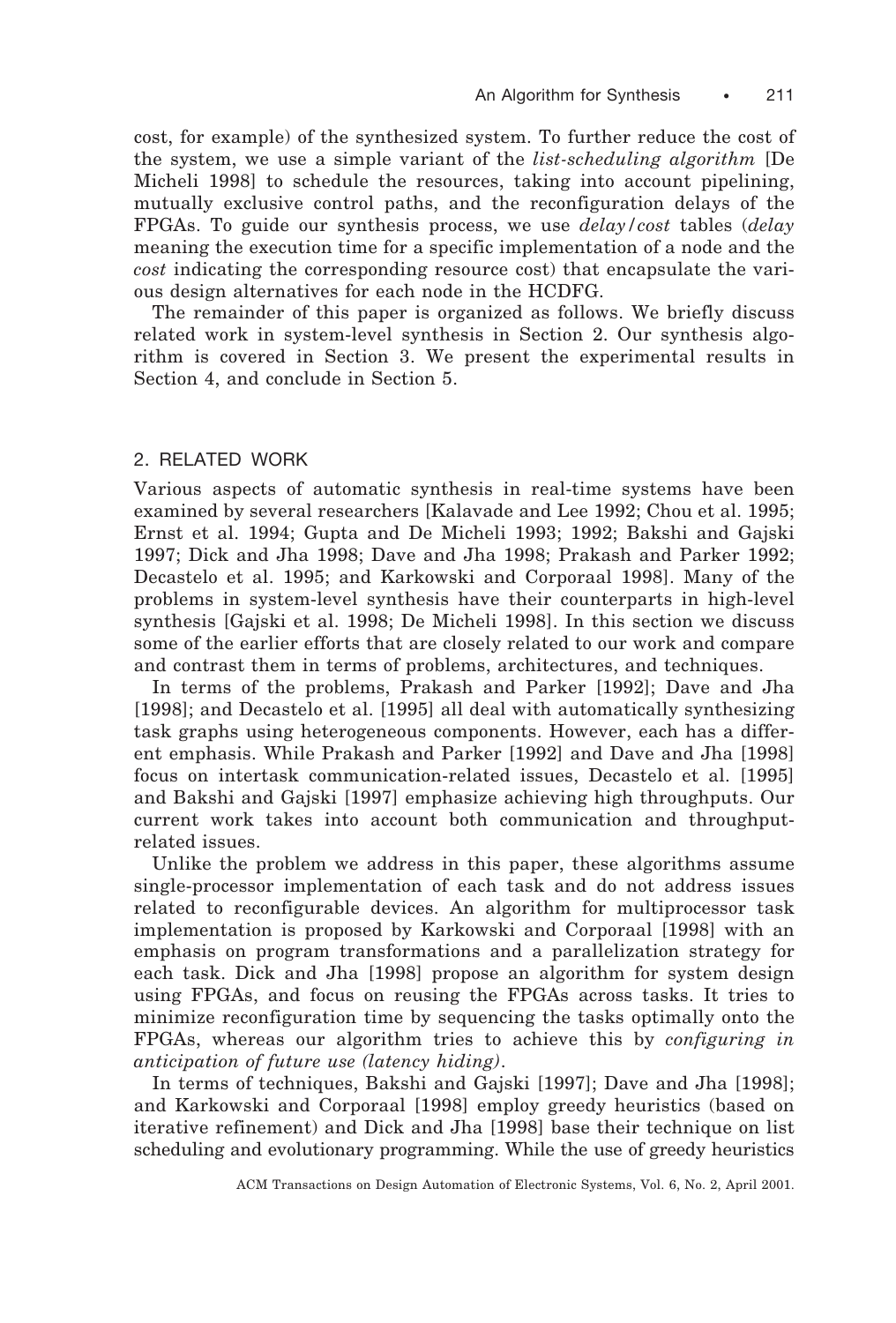has an advantage in terms of a fast solution, the use of randomized algorithms may not necessarily result in low synthesis times.

In the context of multiprocessor task implementation, not only the scheduling but the selection and allocation of resources to each task (type and number of resources) is crucial. The design space becomes very large and an algorithm based purely on a greedy heuristic is less likely to find aa good solutions in a reasonable time.

As an alternative to heuristic-based solutions, Prakash and Parker [1992] and Decastelo et al. [1995] proposed MILP techniques to solve the synthesis problem which have the potential to produce optimal solutions. However, their models are restrictive and do not address all the issues we deal with in the this paper. For example, the cost model in Decastelo et al. [1995] does not seem to take resource sharing across tasks into account. Resource sharing is very important in reducing the cost of a synthesized system. Further, it is not clear whether these models are time-efficient. While Prakash and Parker [1992] deal with small task graphs (fewer than 10 nodes) and report solution times in hours; Decastelo et al. [1995] report solution times (for algorithm selection only) on the order of minutes. Neither of these algorithms addresses issues related to FPGAs or parallel implementation of individual tasks.

Our algorithm is unique because it combines the power of MILP techniques for the optimal solution of the selection, allocation, and pipelining problems with the speed of heuristic techniques for solving the constraint propagation and scheduling problems. We believe that this is a good balance between speed and the quality of the result. Our algorithm aims at designing large systems with a heterogeneous pool of resources, which exploits parallelism not only across tasks but also within each task. It makes good use of pipelining techniques to increase throughput. And it addresses one of the main problems in the use of reconfigurable devices, namely reconfiguration delays. By cleverly overlapping reconfiguration of the FPGAs with the computations in the preceding tasks, our algorithm allows efficient use of the FPGAs.

# 3. THE SYNTHESIS ALGORITHM

Our algorithm works on a hierarchical control data-flow graph (HCDFG), which is captured from a high-level sequential description of the computation after flow analysis. We employ a hierarchical synthesis algorithm to match the hierarchy in the control data-flow graph representation of the given program. The Synthesis algorithm goes recursively through each abstract vertex in the given HCDFG and synthesizes each one in a bottom-up fashion. A higher-level graph is synthesized after all its lowerlevel graphs (represented by abstract vertices) are synthesized.

Our algorithm is comprised of (1) a heuristic-based constraint propagation phase; (2) an MILP-based selection and pipelining phase; and (3) a heuristic-based scheduling phase. The following sections discuss these phases.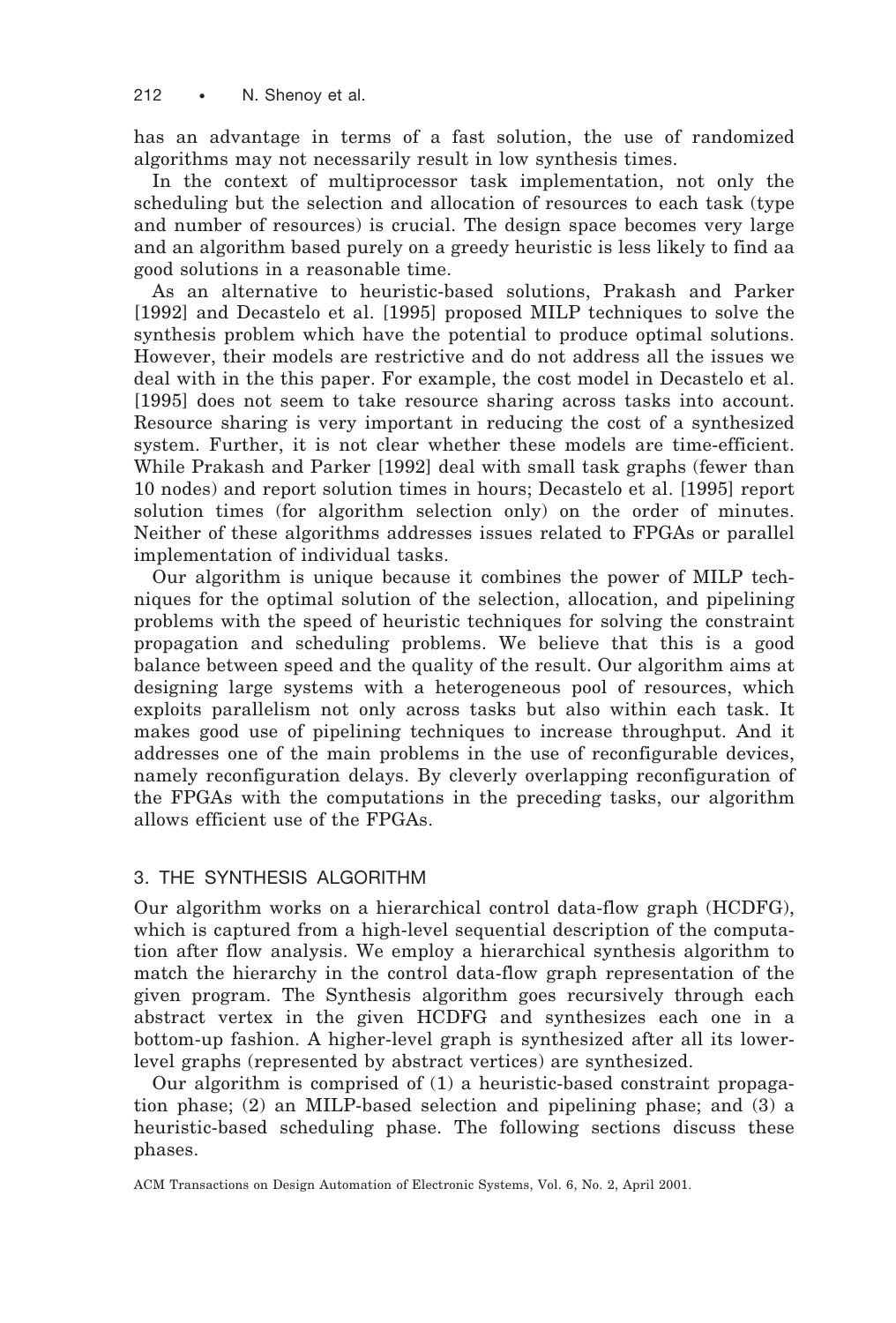

Fig. 4. Constraint propagation for the example HCDFG (the numbers without parenthesis show median delays and those within parenthesis show propagated delays).

#### 3.1 Propagating Timing Constraints

In order to set timing bounds for each of the lower-level graphs, we propagate the timing constraints specified at a higher- to lower-level graph. These propagated timing constraints are set as timing edges in the lower level. As discussed in Section 1, a timing constraint in a HCDFG is suggested by a timing edge from a vertex  $v<sub>s</sub>$  to a vertex  $v<sub>e</sub>$ . There can be one or more paths in the HCDFG that include both  $v_s$  and  $v_e$ . We call the sequence of vertices in these paths, starting from  $v_s$  and ending at  $v_e$ , a *path segment*, and the sum of the execution times of each vertex in a given path segment (excluding  $v_s$  and  $v_e$ ), the *delay of the path segment*.

A timing edge with a weight *t* indicates that  $\forall p$ ,  $delay(p) \leq t$ , where *p* is any path segment between  $v_s$  and  $v_e$ . This puts a constraint on the execution times of the vertices that lie on these path segments. Section 3 discusses how these timing constraints are handled in general; but the hierarchical synthesis algorithm requires that the timing constraints at a specific level of the graph hierarchy be propagated to each of the abstract vertices at that level if they happen to lie on any one of the path segments constrained by a timing edge.

To illustrate our constraint propagation algorithm, let us assume a timing edge of weight *t* between vertices  $v_s$  and  $v_e$ . Let  $s = \langle v_i, v_{i+1}, \rangle$  $\dots$ ,  $v_{i+n}$  be the set of vertices on a given path segment between  $v_s$  and  $v_e$  (excluding  $v_s$  and  $v_e$ ). Let  $v_{i+k} \in s$  be an abstract vertex. We need to propagate the timing constraint *t* as an execution time bound on the execution of the vertex  $v_{i+k}$ . We do this as follows: We first compute the median delays for each of the vertices in  $s$ . Let  $m_{tot}$  denote the sum of the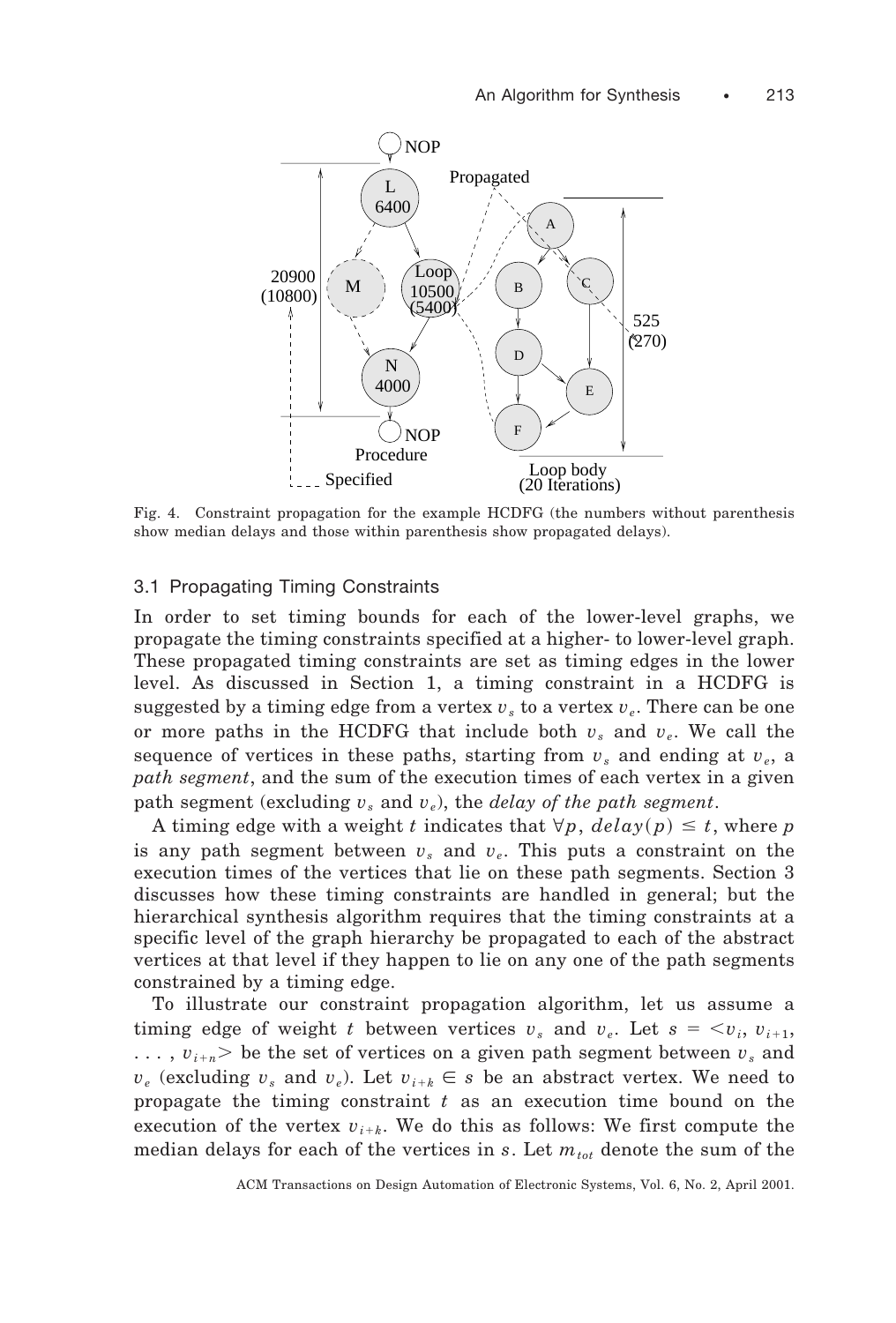214 • N. Shenoy et al.

|                             | ALGORITHM : Propagate                                        |
|-----------------------------|--------------------------------------------------------------|
| INPUT:                      | <i>HCDFG</i> G                                               |
|                             | delay/cost table T                                           |
| OUTPUT :                    | G with time bounds                                           |
|                             | for abstract vertices.                                       |
| begin                       |                                                              |
| $\mathbf{1}$ .              | for each vertex $v \in G$                                    |
| 2.                          | Delay $(v) \leftarrow median$ delay                          |
| 3.                          | Bound $(v) \leftarrow \infty$                                |
| End<br>4.                   |                                                              |
| 5.                          | for each timing edge $\langle v_s, v_e \rangle \in G$        |
| 6.                          | for each path $p_i$ from $v_s$ to $v_e$                      |
| 7.                          | $s \leftarrow$ sum of median delays of vertices $\in p_i$    |
| 8.                          | for each abstract vertex $v_k \in p_i$                       |
| 9.                          | new_bound = Weight(< $v_s$ , $v_e$ >) $\frac{Delay(v_k)}{s}$ |
| 10.                         | $Bound(v_k) \leftarrow min(Bound(v_k), new-bound)$           |
| 11.                         | End                                                          |
| 12.                         | $\operatorname{End}$                                         |
| $\operatorname{End}$<br>13. |                                                              |
| end                         |                                                              |

Fig. 5. Algorithm: Propagate.

median delay of each of the vertices in  $s$  and let  $m_a$  denote the median delay of vertex  $v_{i+k}$ . We estimate the execution time bound on  $v_{i+k}$  in the path segment *s* as

$$
t_s = t \frac{m_a}{m_{tot}}.
$$

Further, if the vertex  $v_{i+k}$  lies on path segments  $\langle s_1, s_2, \ldots, s_m \rangle$ , then the time constraint  $t_a$  on the abstract vertex  $v_{i+k}$  is given by

$$
t_a=\min_{s\in } t_s.
$$

For our example program (shown in Figure 3), assuming a set of design alternatives (skipped for brevity), our algorithm propagated a timing constraint of 10800 (specified at the procedure level) to the loop body (an abstract vertex in the procedure) as shown in Figure 4. We outline our *propagation algorithm* in Figure 5.

Once the constraints are propagated, our algorithm synthesizes the HCDFG following the inherent hierarchy in the graph. At each level of hierarchy, the algorithm solves the pipelining, selection, allocation, and scheduling problems guided by the estimates provided by the delay/cost tables.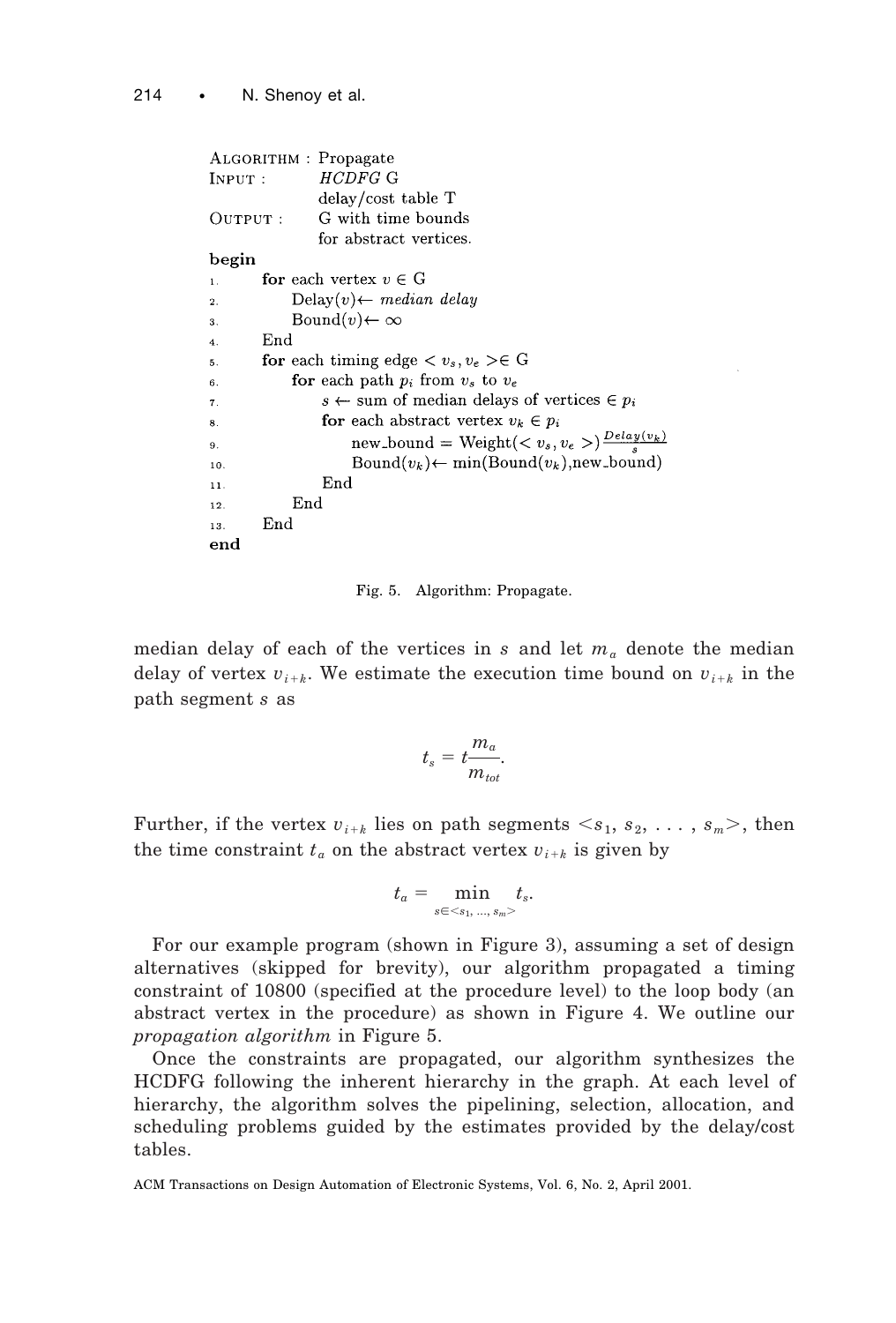| $\it t$                 | Total processing delay.                                                      |
|-------------------------|------------------------------------------------------------------------------|
| T                       | Interarrival time (IAT)                                                      |
| $t_{\mathfrak{c}_{ij}}$ | Weight of the timing edge between nodes $i$ and $j$ .                        |
| $N_{v}$                 | Number of nodes in the CDFG                                                  |
| $N_e$                   | Number of data edges in the CDFG                                             |
| $N_{a_i}$               | Number of design alternatives for node i                                     |
| $N_{b_i}$               | Number of design alternatives for edge i                                     |
| $d_{ik}$                | Execution time of $i^{th}$ node if $k^{th}$ alternative is selected.         |
| $x_{ik}$                | Communication time of $i^{th}$ edge if $k^{th}$ alternative is selected.     |
| $c_{ik}$                | Cost (dollar cost, for example) of $k^{th}$ implementation of $i^{th}$ node. |
| $\boldsymbol{l}_{ik}$   | Cost (dollar cost, for example) of $k^{th}$ implementation of $i^{th}$ edge. |
| $D_i$                   | Execution time of $i^{th}$ node after selection.                             |
| S                       | Number of pipeline stages.                                                   |
|                         | Model variables                                                              |
| $S_i$                   | Start time of $i^{th}$ node.                                                 |
| $a_{ik} \in [0, 1]$     | Stands for selection of the $k^{th}$ alternative for the $i^{th}$ node.      |
| $b_{ik} \in [0, 1]$     | Stands for selection of the $k^{th}$ alternative for the $i^{th}$ edge.      |
| $p_i \in [0S - 1]$      | Pipeline stage of node $i$                                                   |

Table I. Notation In the Formulation

#### 3.2 Selection and Pipelining

Our selection and pipelining algorithm is based on Mixed Integer Linear Programming (MILP). We model the various constraints imposed by the control data-flow graph (in terms of data and timing edges) and minimize the objective function that is the total cost of the resources used in the synthesis. Table I lists the notation in our formulation.

3.2.1 *The MILP Formulation*. The *selection* has to do with choosing a specific implementation for each task as well as each data edge from among various available alternatives. Depending on the alternative chosen, the cost of implementing the node as well as the interconnection network could change. The resource cost of a macro task depends on the processing elements used and the interconnect for *intra* and *inter task* communication.

Communication costs incurred by a macro task could be due to intramacro task communication (among the data parallel tasks in the macro task) or the intermacro task communication due to the data dependence between macro tasks.

Intramacro task communication costs depend on the interconnect used to support the communication (refer to Table II). The *effective time* taken by the communication across the tasks within a macro task for a given interconnect/implementation pair contributes to the total *execution time* of the macro task. The resource cost of the interconnect is split into two components. A fixed *interconnect cost* is incurred (for the system as a whole) whenever an interconnect of a given type is used in the final synthesis by any of the devices. In addition, *an interface cost* is charged to each device that communicates using such an interconnect.

Intermacro task communication depends on a variety of things. Since each *data edge* in the HCDFG represents one such instance of the communication,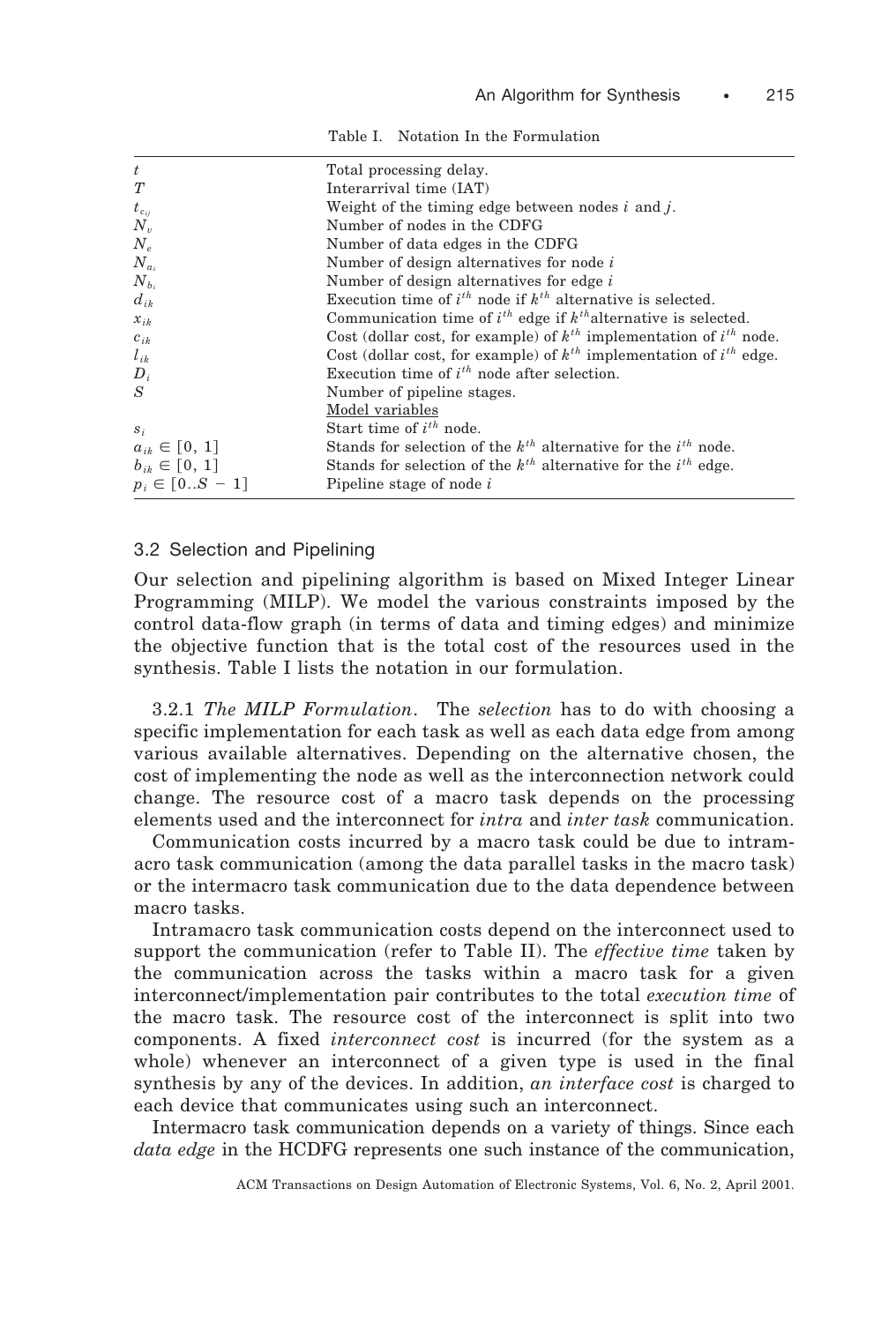|                | Impl.1          |                            | Impl. 2         |                | Impl.3         |          |
|----------------|-----------------|----------------------------|-----------------|----------------|----------------|----------|
| Task           | Res.            | Time                       | Res.            | Time           | Res.           | Time     |
| t1             | xbar            | 10                         | lan             | 90             | bus            | 50       |
| t2<br>t3       | bus<br>xbar     | 10<br>60                   | bus<br>xbar     | 20<br>70       | NA<br>bus      | 80       |
| $\cdots$<br>tn | $\cdots$<br>bus | $\cdots$<br>$\overline{5}$ | $\cdots$<br>bus | $\cdots$<br>10 | $\cdots$<br>NA | $\cdots$ |

Table II. Intramacro Task Communication Cost Table

Table III. Intermacro Task Communication Cost Table (A '\*' is any implementation; a list of names within parenthesis means a list of implementations)

|                | Impl.1                            |          | Impl. 2                                       |          |  |
|----------------|-----------------------------------|----------|-----------------------------------------------|----------|--|
| Edge           | Res.                              | Time     | Res.                                          | Time     |  |
| $_{\rm e1}$    | $\langle S1, D2, xbar \rangle$    | 30       | $\langle 1, 1, 2, 3 \rangle$                  | 40       |  |
| e <sub>2</sub> | $< S3, *$ , <i>bus</i>            | 50       | $\langle \cdot, \cdot, \cdot \rangle$         | 10       |  |
| e3             | $\langle S1, (D2D5), lan \rangle$ | 90       | $\langle \cdot, \cdot \rangle^*$ , <i>bus</i> | 40       |  |
| $\cdots$       | $\cdots$                          | $\cdots$ | $\cdots$                                      | $\cdots$ |  |
| en             | $\lt^*, *, xbar >$                | 30       | $\lt^*,$ *, bus>                              | 80       |  |

our communication cost table needs to list different implementation alternatives that support such a communication. Depending on the situation, such a communication could depend on the *sender task* only, the *receiver task*, or both. Further, the implementations chosen for the sender and receiver tasks may influence the cost of the communication in addition to the actual interconnect used for the communication.

In general, each implementation alternative for a data edge is a triplet  $\langle s, d, r \rangle$  with an associated communication time. The *s* and *d* in the triplets stand for source and destination implementations, and *r* stands for the type of interconnect used for the communication. The *source* and the *destination* can be specified in a variety of ways (see Table III).

One and only one of the implementations for a given node/edge can be selected. This results in the following constraints.

$$
\sum_{k=1}^{N_{a_i}} a_{ik} = 1, \, \forall i, \, 1 \leq i \leq N_v \tag{1}
$$

$$
\sum_{k=1}^{N_{b_i}} b_{ik} = 1, \,\forall i, \, 1 \le i \le N_e \tag{2}
$$

The selection of an implementation for a data edge is further bound by the constraint that the selection should match the source and destination implementation selections. That is,  $b_{ik}$  can be true *only if* the  $a_{ik}$  corresponding to *s* and *d* in the corresponding triplet  $\leq s$ , *d*, *r*. are true. For example, if the triplet is  $\langle S1, D2, r \rangle$ , then the constraint  $b_{jk} \leq y$  (where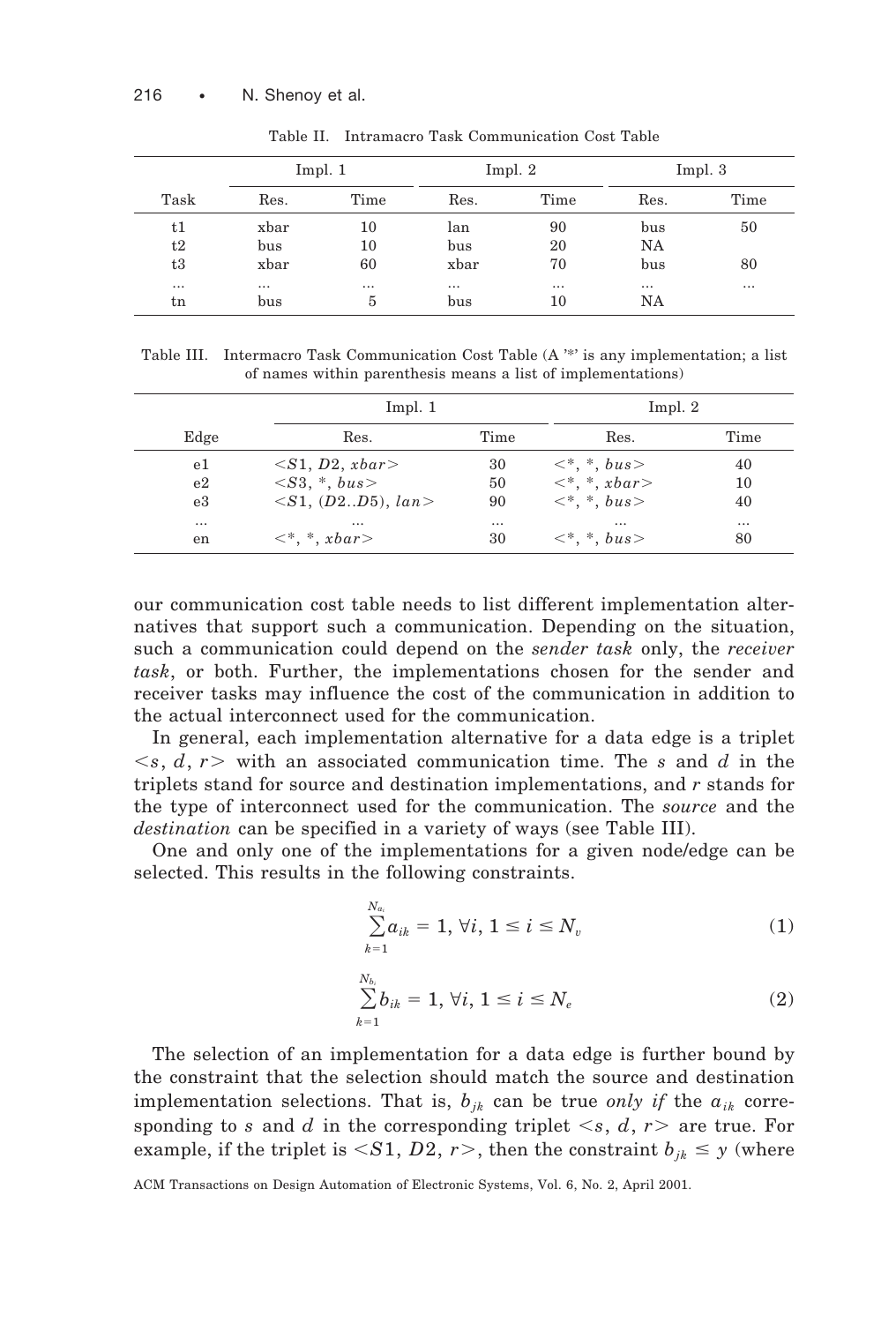*y* is an auxiliary variable, which is set to true if and only if both the variables  $a_{s1}$  and  $a_{d2}$  are true) should be met.

The execution time  $D_i$  of a node  $v_i$  (after selection) is modeled as the sum of *Ci* (sum of *computation time* and *intramacro task communication times*) and *Xi* (sum of the *intermacro task communication time* corresponding to each data edge emanating from the node).

$$
D_i = \sum_{k=1}^{N_{a_i}} a_{ik}d_{ik} + \sum_{\forall e \in \text{ out edge}} \sum_{k=1}^{N_{b_e}} b_{ek}x_{ek}
$$

Using the start time variables *si*, we impose the following *selection constraints* to be met by our model.

*Precedence constraints.* A *data* edge between a pair of nodes  $v_i$  and  $v_j$  $(v_i \nless_{data} v_j)$  implies that the start time  $s_j$  of node  $v_j$  cannot be less than the end time of the node *vi*.

$$
s_j \ge s_i + D_i \tag{3}
$$

*Timing constraints*. A timing constraint of  $t_{cii}$  units of time imposed by a timing edge between a pair of nodes  $v_i$  and  $v_j$  ( $v_i <$ <sub>timing</sub>  $v_j$ ) implies that the start time  $s_i$  of node  $v_j$  cannot be greater than the end time of node  $v_i$  by  $t_{ci}$ units of time.

$$
s_j \leq s_i + D_i + t_{c_{ij}} \tag{4}
$$

An overall processing time constraint of *t* units of time (either specified or propagated) from the *start* node to *end* node implies

$$
s_{end} \le s_{start} + t \tag{5}
$$

*Pipelining constraints*. In case the timing constraints dictate the pipelining of a CDFG, we need to impose constraints such that the tasks in the CDFG get placed suitably in different pipeline stages. The requirements for pipelining are (1) the delay  $D_i$  of a node *i* assigned to any of the pipeline stages should not be more than the interarrival time  $T$ ; (2) the execution time interval  $[s_i, (s_i + D_i - 1)]$  of node *i* should fall within one of the pipeline stage intervals. Using the variables  $p_i$  we model the pipelining requirements as

$$
D_i \leq T \tag{6}
$$

$$
T * p_i \le s_i \le T * (p_i + 1) - D_i \tag{7}
$$

*Objective function*.The main objective of the selection problem is to arrive at a solution that employs resources whose total cost is the minimum.

ACM Transactions on Design Automation of Electronic Systems, Vol. 6, No. 2, April 2001.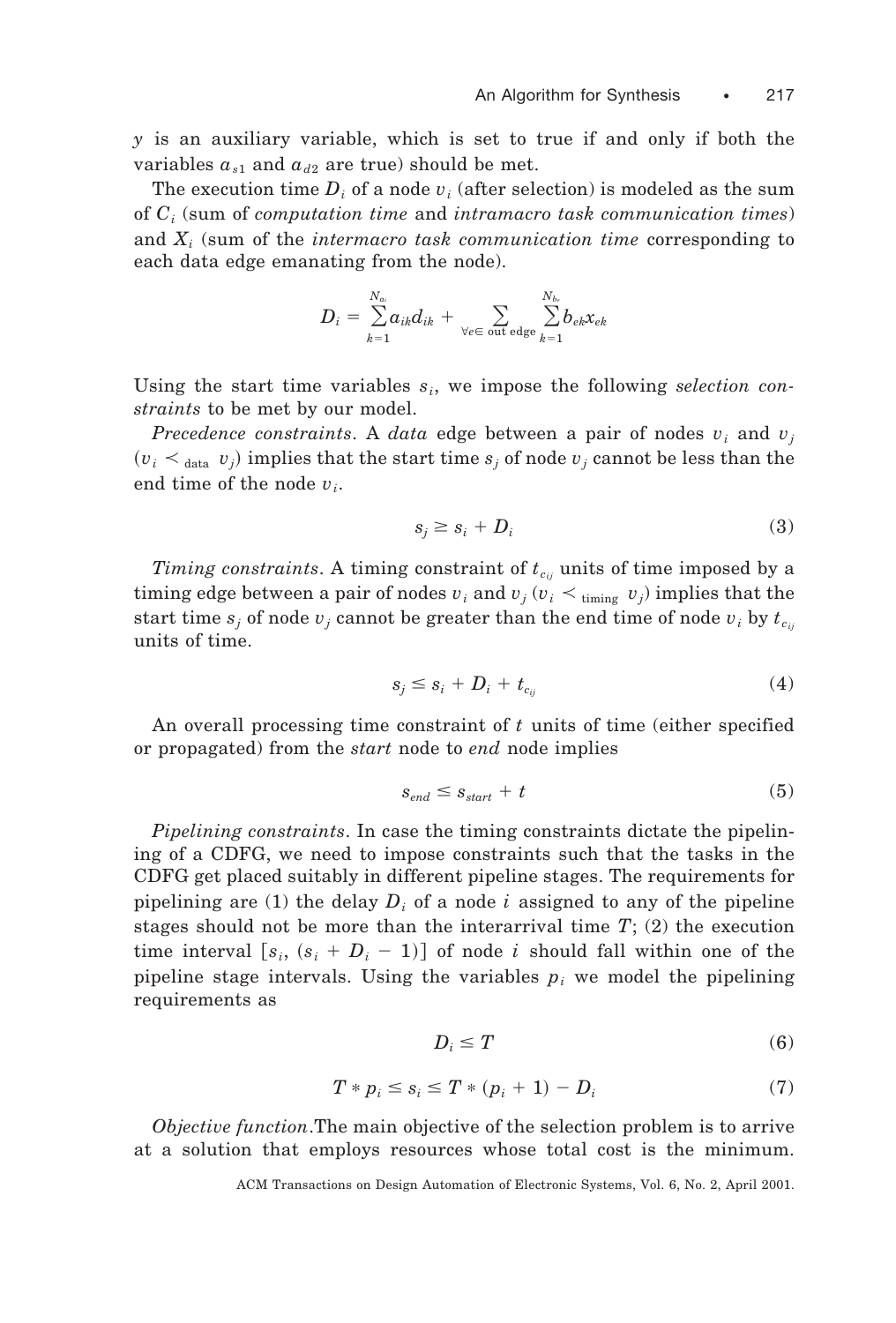|                | ALGORITHM: ScheduleAllocate                                        |
|----------------|--------------------------------------------------------------------|
| INPUT :        | <i>HCDFG</i> G with ALAP schedule                                  |
|                | and selection.                                                     |
| OUTPUT:        | G with allocation                                                  |
| begin          |                                                                    |
| $\mathbf{1}$ . | $resPool \leftarrow \emptyset$                                     |
| 2.             | Mark <i>start</i> node                                             |
| 3.             | $clock \leftarrow 0$                                               |
| 4.             | while there are unmarked nodes                                     |
| 5.             | for each unmarked node $v \in G$                                   |
| 6.             | if $State(v)=RUNNING$ then                                         |
| 7.             | if $clock = Start(v) + Delay(v)$ then                              |
| 8.             | Free resources                                                     |
| 9.             | Mark node $v$                                                      |
| 10.            | end if                                                             |
| 11.            | else if $\text{Market}(v_p) = \text{true} \ \forall v_p = Pred(v)$ |
| 12.            | and (resources are available                                       |
| 13.            | or Alap(v)=clock) then                                             |
| 14.            | $State(v) \leftarrow \text{RUNNING}$                               |
| 15.            | Allocate resources to $v$                                          |
| 16.            | end if                                                             |
| 17.            | end for                                                            |
| 18.            | $clock \leftarrow clock + 1$                                       |
| 19.            | end while                                                          |
| end            |                                                                    |

Fig. 6. Resource allocation and scheduling.

Using the boolean variables  $a_{ik}$ ,  $b_{ik}$ , and cost values  $c_{ik}$ ,  $l_{ik}$  we can express this objective function as

$$
C = \sum_{i=1}^{N_v} \sum_{k=1}^{N_{a_i}} c_{ik} a_{ik} + \sum_{j=1}^{N_e} \sum_{k=1}^{N_{b_j}} l_{jk} b_{jk}
$$
(8)

#### 3.3 Allocation and Scheduling

After the implementations for each node and edge are selected (as discussed in the previous section), the scheduler first computes the *as late as possible (ALAP)* schedule to decide how a given node can be delayed before starting execution. The scheduler allocates both the processing elements (PE) and interconnects (IC) in a conservative fashion guided by these schedules.

The algorithm *ScheduleAllocate* (simplified for the sake of illustration) sketched in Figure 6 starts with an empty pool of resources and picks a node for scheduling when all its predecessors have finished. If required resources are available in the pool, the same resources are allocated to the node and the node is scheduled. If the required resources are currently held by some other node, then the scheduling is delayed until either the resources become available or the ALAP schedule for the node is reached.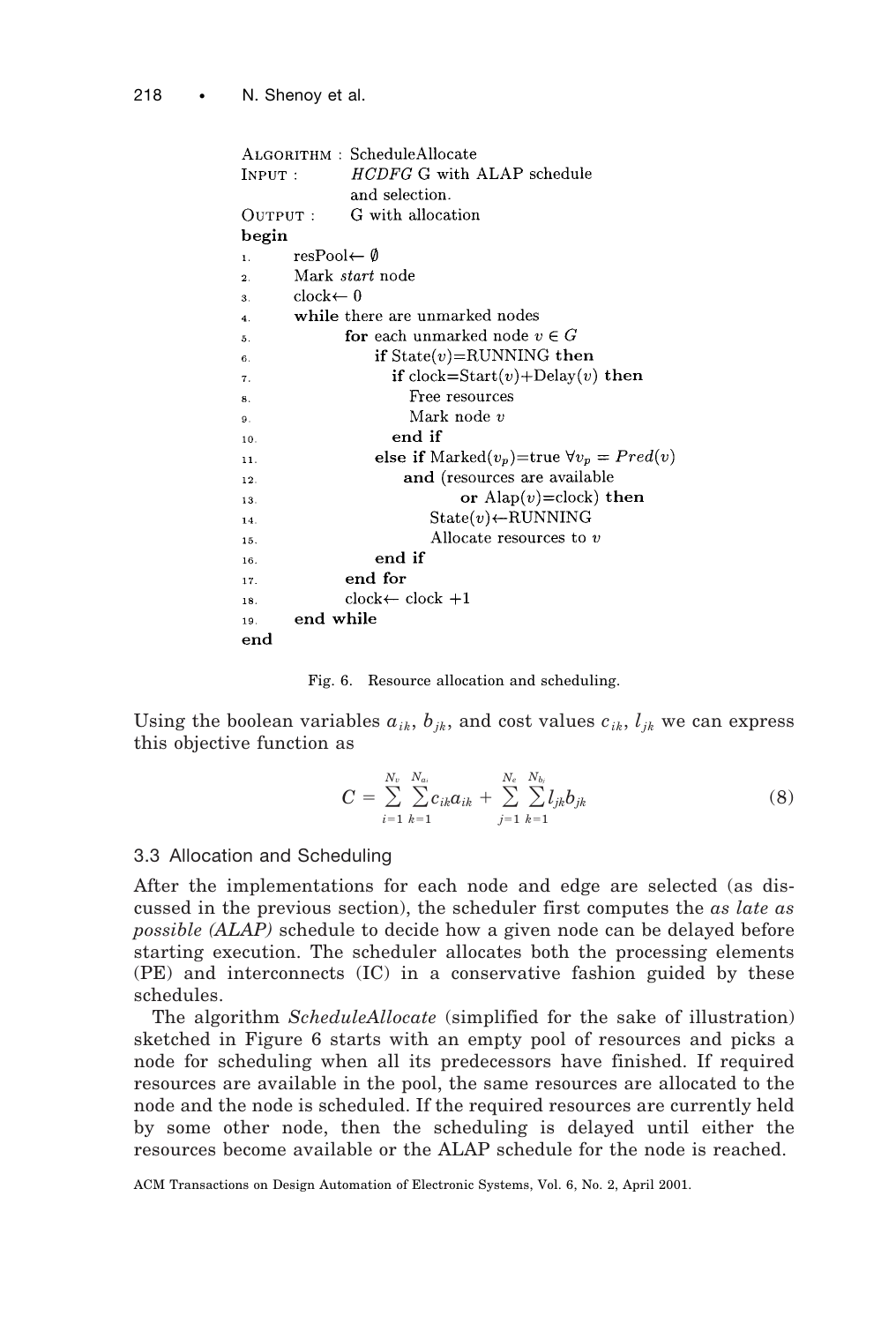If by that time some other node scheduled earlier has released all or some of the resources needed by the node, same are allocated to the current node. If sufficient resources are not available in the pool, then new resources are allocated. The resources are held with a node until the clock advances (the advancement is shown as single time step in Figure 6 for simplicity) by the time denoted by the delay of the node. It should be noted that this scheduling is done at synthesis time (static) and not at runtime.

3.3.1 *Allocation of Interconnects*. The scheduler needs to allocate not only the interconnects needed by the PEs implementing a node (for intramacro task communication), but also those needed by the data edges (intermacro task communication) between these nodes. Allocation of interconnects is slightly more involved as compared to allocation of PEs. A PE is always viewed as attached to an IC and remains so permanently. While a PE can be simultaneously attached to more than one IC (assuming that it has that many interfaces), a specific IC may have limits on the number of PEs that can be attached to it. The cost of an IC may depend on the number of PEs connected to it and it may often increase in discrete steps. For example, crossbar switches may come with capacities of multiples of 4 PEs.

Our strategy to allocate the ICs is to use the same IC for multiple nodes/edges wherever possible, effectively reducing the resource costs. When we need to allocate a new IC, our scheduler tries to meet this requirement by an already allocated IC. If required, it could upgrade an existing IC to a higher capacity to accommodate new PEs. It also tries to change the selection of an IC for a node/edge if doing so does not violate the constraints and reduces the resource cost. If everything fails, then it could allocate a new IC. A brief sketch of this allocation strategy is outlined in Figure 7.

3.3.2 *Handling Reconfigurable Devices*. Our scheduler takes care of hiding the reconfiguration time of the FPGAs wherever possible. For this purpose it modifies the original CDFG by inserting additional *reconfiguration tasks*. Let us assume that a vertex *v* with a delay *de* is mapped to an FPGA. Let  $d<sub>c</sub>$  denote the configuration time for this vertex. We can visualize the vertex  $v$  as two vertices  $v_c$  (the configuration task) and  $v_e$  (the computation task) each with corresponding delays  $d_c$  and  $d_e$ . We introduce a dummy dependence edge from  $v_c$  to  $v_e$  to indicate that  $v_e$  can start execution only when  $v_c$  has finished (i.e., FPGA is configured). Also, all the incoming edges of vertex  $v$  become incoming edges of vertex  $v_e$ . The vertex  $v_c$  has a single incoming edge from the *start* vertex.

With this modification of the HCDFG, for each vertex mapped to reconfigurable devices, we proceed as follows. A vertex such as  $v_c$  is scheduled as soon as its resource requirements are met by the current resource pool. If there are multiple vertices of the type  $v_c$  contending for a free resource, then we use their successor's ALAP schedule as priority to break the tie. The resources are returned to the pool as usual after the vertex  $v_e$  finishes.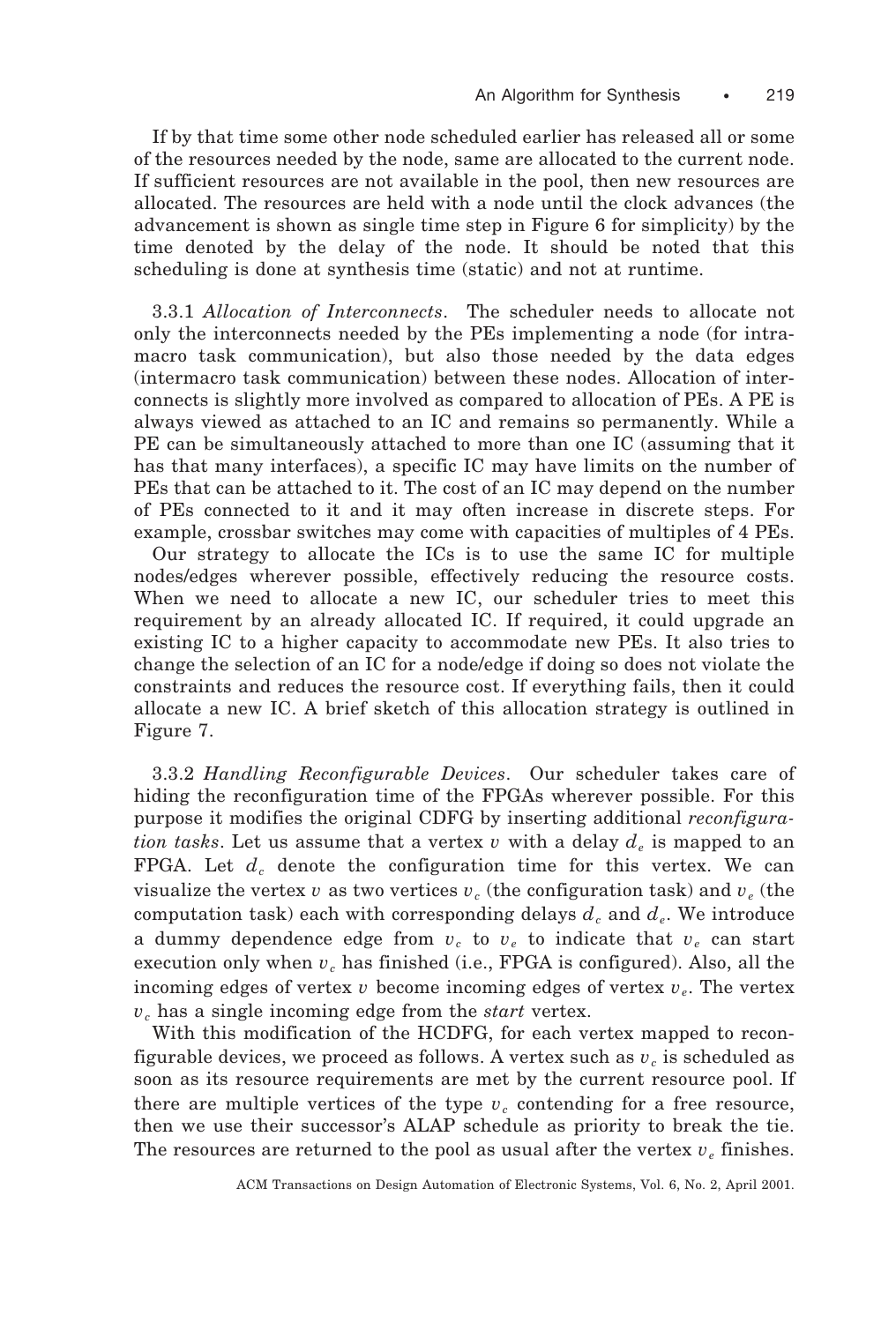```
ALGORITHM: Allocate
INPUT -
               node (current node), respool(resource pool),
               HCDFG G with selection.
OUTPUT:
               G with allocation
begin
       /* First allocate node resources */\mathbf{1}.
       if there are no free PEs in respool then
\overline{2}Add new PEs to respool.
\overline{3}end if
\overline{A}if these PEs are not already associated with regrd IC then
          if they can be associated with a free IC then
Ŕ.
            Associate them with the IC.
\overline{\tau}else if a free IC can be upgraded then
\mathbf{R}Upgrade the IC and associate the PEs.
\alphaelse allocate a new IC and associate the PEs.
10<sup>1</sup>end if
11Allocate the PEs with IC.
12<sup>2</sup>13/* Now allocate edge resources */14.
       for each incoming edge e15
           if PEs in source and dest don't meet selection then
16if source IC can accommodate dest PE then
17.
                 Use source IC for the edge.
1.8
              else if dest IC can accommodate source PE then
19
                      Use dest IC.
20else if source/dest can be upgraded then
21Upgrade and use the IC.
22Else
23
                      Allocate new IC and associate PEs.
24
              end if
25
           end if
26end for
27end
```
Fig. 7. Resource allocation.

In case the vertex  $v_c$  cannot be scheduled before the clock reaches the ALAP schedule for vertex  $v_e$ , then  $v_e$  is assumed to be preprogrammed and the FPGAs are not reused for that vertex.

3.3.3 *Scheduling of Mutually Exclusive Control Paths*. The vertices between a *branch* vertex and the corresponding *merge* vertex could fall in nonoverlapping path segments. Since only one of the control paths emanating from a branch vertex can be active at any given instant of time, the vertices lying on all such mutually exclusive path segments can share resources.

Our scheduling algorithm takes advantage of this fact and tries to allocate the same resources to two or more vertices if they happen to fall in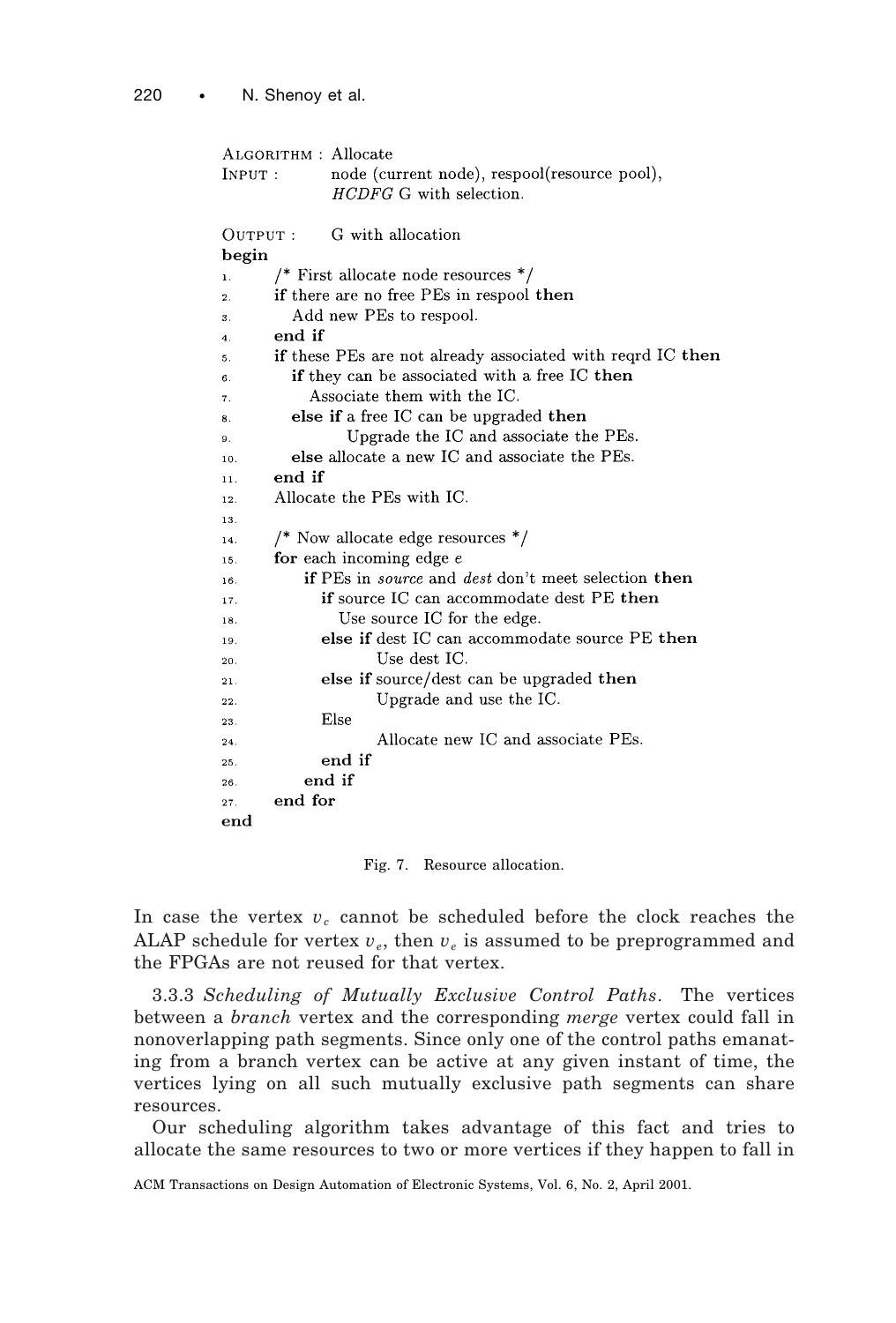different mutually exclusive control paths. When a vertex  $v_i$  is picked up for scheduling and if the resource pool does not have the necessary resources, the scheduler checks all the currently *RUNNING* vertices and does the following. If a currently  $RUNNING$  vertex  $v_i$  has allocated resources needed by  $v_i$  and if  $v_i$  and  $v_j$  fall on two mutually exclusive control paths, it allocates some or all of the resources allocated to  $v_i$  also to  $v_i$ . The resources are freed only when both  $v_i$  and  $v_j$  finish.

3.3.4 *Refining Selection While Scheduling*. To take into account the interaction between selection and scheduling, we have incorporated the capability to change the selection (under some conditions) in our scheduler. Whenever a node becomes *ready* for execution and it becomes necessary to allocate new resources, the scheduler tries to choose an alternate implementation for the node if the resources for that implementation is available in the pool and the delay associated with that implementation is no more than that associated with the previously selected implementation.

# 4. EXPERIMENTAL EVALUATION

We currently have a Java-based implementation of our synthesis algorithm. The MILP problem is automatically generated from a CDFG, which in turn is fed to a public domain MILP solver [Berkelaar 2001]. The output of the solver is input to the scheduler.

We used a large number of benchmarks to evaluate our synthesis algorithm, including real applications such as *space time adaptive processing (STAP)*, MPEG decoder, as well as several synthetic benchmarks. In each case we compare the results generated by the automatic synthesizer with what could be produced by manual synthesis. We assume that a typical manual synthesis involves pipelining and resource allocation based on the relative computation weights of each of the tasks. The initial decisions are iteratively refined by using runtime measurements until the computation load is balanced and communication delays are minimized. At each step the allocation is done in a conservative fashion. We take the manual design techniques employed in Choudhary et al. [1998] as a guideline in designing large systems. Some of the results of the evaluation of our synthesis algorithm are listed in Tables IV(a)–(c) and V(a)–(c).

We synthesized each benchmark for various combinations of  $\langle Delay, \rangle$ *IAT* > pairs. We compared the cost of the automatically synthesized system with the manually synthesized one. We separated the cost of the system before scheduling (shown as NS) and after scheduling (shown as WS) to highlight the contributions of these two synthesis phases. We also show the percentage cost reduction as compared to manual synthesis. The last column in each table shows the time taken for automatic synthesis.

In almost all cases, our algorithm generated substantially better quality results compared to the manually synthesized ones. The cost reduction is as high as 70% in some cases. The cost reduction is significant when, for various reasons, the CDFG are large (Synthetic programs 2 and 3). First, a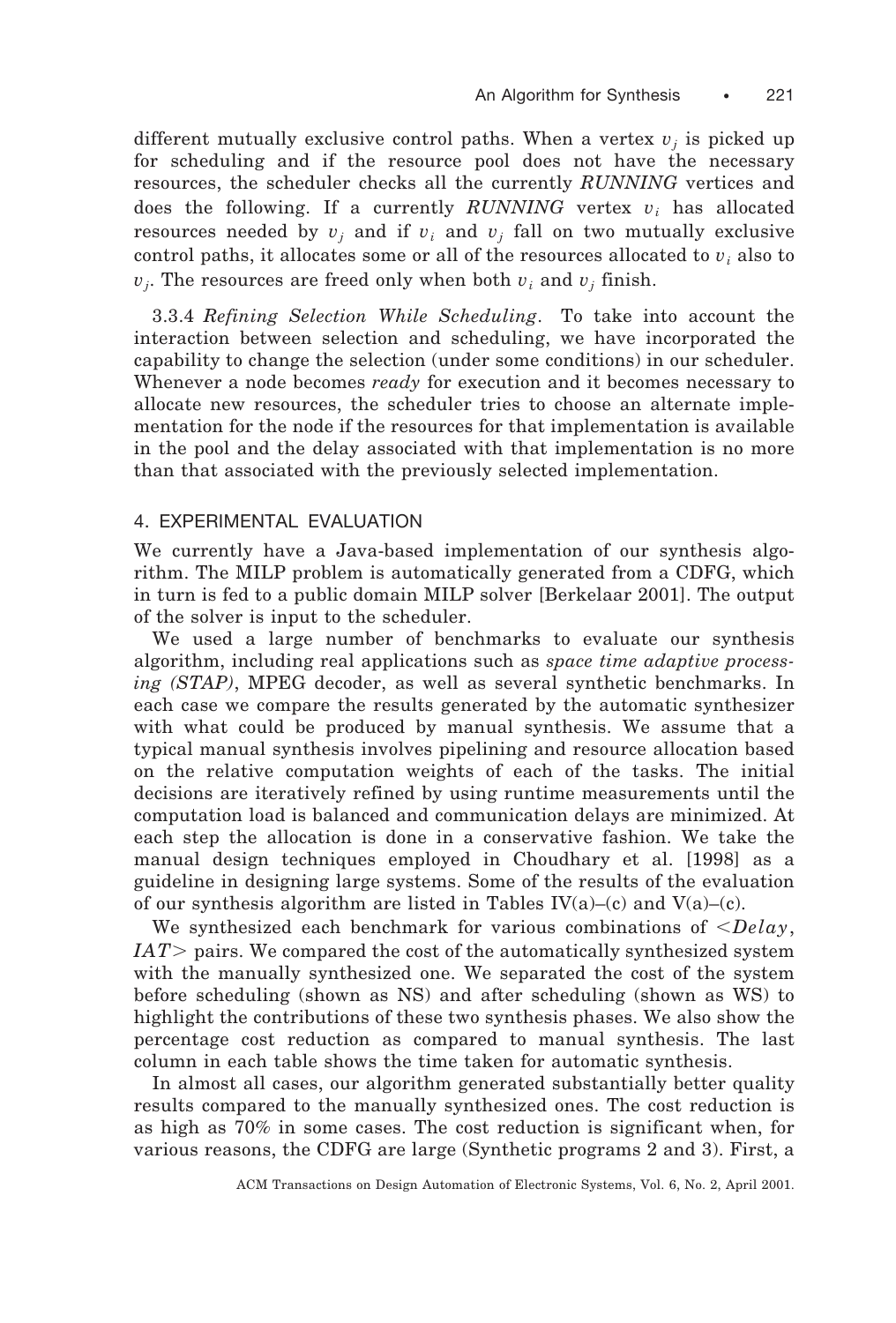### 222 • N. Shenoy et al.

Table IV. Automatic synthesis of the benchmarks (real applications) for various timing constraints (*Delay* is the total delay; *IAT* the interarrival time; *Man.* and *Auto* for manual and automatic synthesis; *WS* and *NS* for costs with and without scheduling; *CR* for percentage cost reduction; *Syn.time* time for synthesis)

| (a) STAP using homogeneous resources<br>#of Procs |            |      |           |       |     |                    |
|---------------------------------------------------|------------|------|-----------|-------|-----|--------------------|
| Delay                                             | <b>IAT</b> | Man. |           | Auto. |     | Syn.<br>time       |
| (msecs.)                                          |            |      | <b>NS</b> | WS    | CR  | $(\mathrm{secs.})$ |
| 1250                                              | 1250       | 60   | 60        | 44    | 27% | 0.1                |
| 700                                               | 700        | 83   | 78        | 50    | 40% | 0.1                |
| 365                                               | 365        | 108  | 106       | 60    | 44% | 0.1                |
| 1400                                              | 700        | 68   | 60        | 48    | 29% | 0.1                |
| 700                                               | 350        | 88   | 82        | 60    | 32% | 0.5                |
| 360                                               | 180        | 148  | 136       | 102   | 31% | 0.6                |
| 1500                                              | 500        | 62   | 62        | 56    | 10% | 0.1                |
| 750                                               | 250        | 94   | 94        | 88    | 6%  | 1.7                |
| 360                                               | 120        | 156  | 152       | 140   | 10% | 0.2                |

#### **(b) STAP using heterogeneous resources**

Cost in \$

| Delay<br>(msecs.) | IAT  | Man.  | <b>NS</b> | Auto.<br>WS | CR  | Syn.<br>time<br>secs.) |
|-------------------|------|-------|-----------|-------------|-----|------------------------|
|                   | 1250 | 2800  | 2800      | 1920        | 31% |                        |
| 1250              |      |       |           |             |     | 0.1                    |
| 700               | 700  | 4375  | 3960      | 2140        | 51% | 0.2                    |
| 365               | 365  | 7710  | 6360      | 5460        | 29% | 0.2                    |
| 1400              | 700  | 3250  | 2800      | 2410        | 26% | 0.1                    |
| 700               | 350  | 4840  | 4345      | 3895        | 20% | 0.7                    |
| 360               | 180  | 11270 | 8250      | 7350        | 35% | 0.5                    |
| 1500              | 500  | 2920  | 2920      | 2520        | 14% | 0.1                    |
| 750               | 250  | 5140  | 4930      | 4240        | 18% | 1.2                    |
| 360               | 120  | 8600  | 8380      | 8380        | 3%  | 0.1                    |

#### **(c) MPEG using heterogeneous resources**

|          |            | $Cost in$ \$ |           |      |       |                 |  |
|----------|------------|--------------|-----------|------|-------|-----------------|--|
| Delay    | <b>IAT</b> | Man.         | Auto.     |      |       |                 |  |
| (msecs.) |            |              | <b>NS</b> | WS   | CR    | time<br>(secs.) |  |
| 110      | 110        | 375          | 375       | 135  | 64%   | 0.1             |  |
| 90       | 90         | 450          | 405       | 225  | 50%   | 0.1             |  |
| 100      | 50         | 495          | 495       | 315  | 36%   | 0.5             |  |
| 90       | 45         | 515          | 510       | 390  | 24%   | 0.3             |  |
| 75       | 25         | 540          | 540       | 540  | $0\%$ | 0.2             |  |
| 60       | 20         | 680          | 680       | 680  | $0\%$ | 0.4             |  |
| 60       | 15         | 805          | 775       | 775  | $4\%$ | 0.1             |  |
| 50       | 10         | 1145         | 1145      | 1145 | $0\%$ | 0.1             |  |

large graph provides a large number of possibilities to pipeline the graph, and the quality of the result depends on the right pipelining. Second, the size of the search space for resource selection is very large in the case of large graphs, making the simple greedy heuristics used by the manual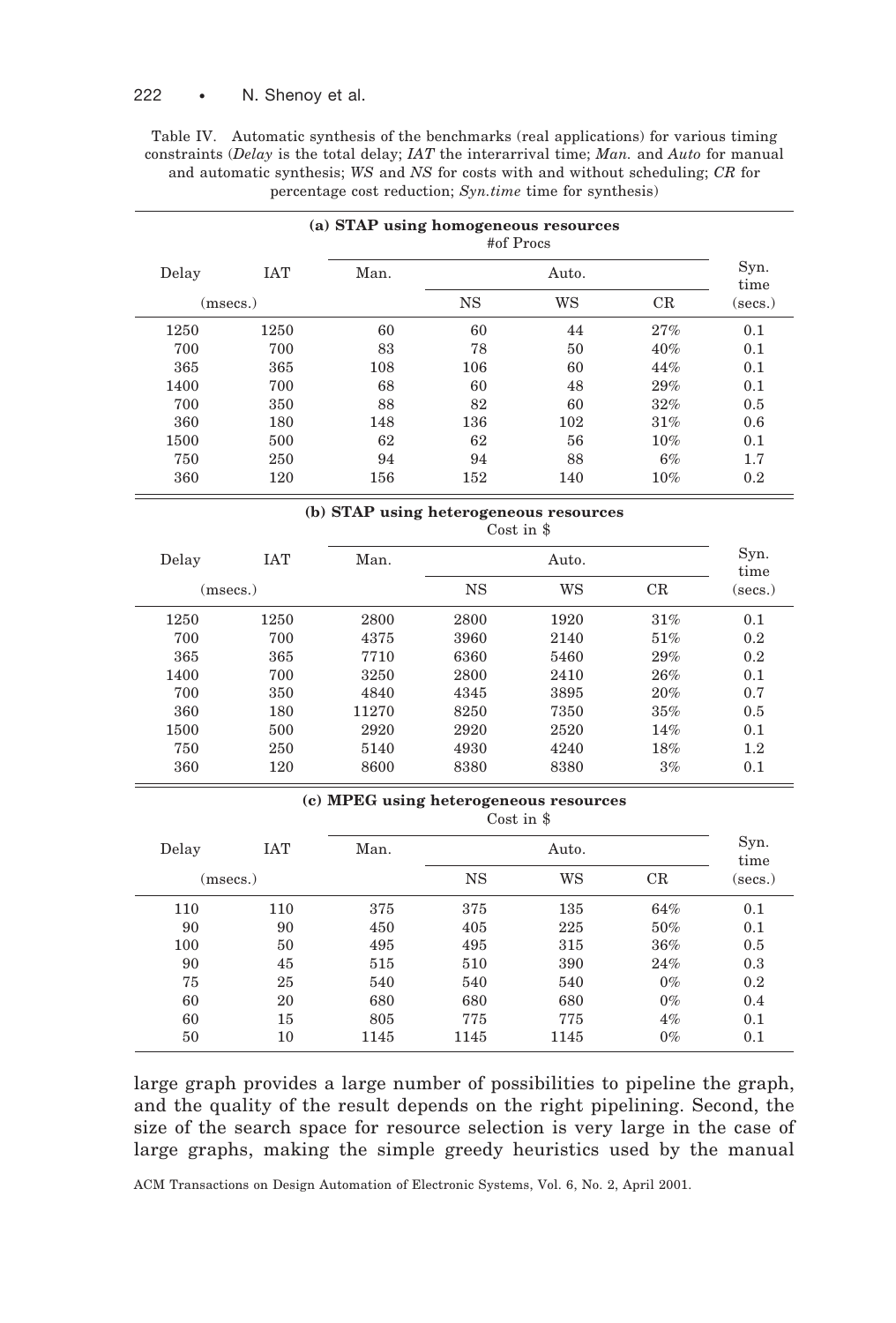| Table V. Automatic synthesis of benchmarks (synthetic) for various timing constraints     |
|-------------------------------------------------------------------------------------------|
| (Delay is total delay; IAT is interarrival time; Man. and Auto. for manual and automatic  |
| synthesis; WS and NS for costs with and without scheduling; CR stands for percentage cost |
| reduction; Syn.time is time taken for synthesis)                                          |

| (a) Synthetic program 1 using heterogeneous resources<br>Cost in $\$$ |            |                                                       |             |              |               |              |
|-----------------------------------------------------------------------|------------|-------------------------------------------------------|-------------|--------------|---------------|--------------|
| Delay                                                                 | <b>IAT</b> | Man.                                                  |             | Auto.        |               | Syn.<br>time |
|                                                                       | (msecs.)   |                                                       | $_{\rm NS}$ | <b>WS</b>    | $\mathrm{CR}$ | (secs.)      |
| 1400                                                                  | 200        | 1785                                                  | 1785        | 1725         | 3%            | 2.0          |
| 1800                                                                  | 300        | 1605                                                  | 1320        | 1080         | $33\%$        | $1.2\,$      |
| 2400                                                                  | 400        | 1530                                                  | 1260        | 960          | 37%           | 1.6          |
| 2000                                                                  | 500        | 1320                                                  | 1305        | 825          | $38\%$        | 2.8          |
| 1800                                                                  | 600        | 1605                                                  | 1260        | 765          | 52%           | 0.7          |
| 1400                                                                  | 700        | 1545                                                  | 1380        | 840          | 46%           | 3.1          |
| 800                                                                   | 800        | 2025                                                  | 1880        | 950          | 53%           | 0.7          |
| 650                                                                   | 650        | 2875                                                  | 2255        | 1355         | 53%           | 1.7          |
|                                                                       |            | (b) Synthetic program 2 using heterogeneous resources |             |              |               |              |
|                                                                       |            |                                                       |             | $Cost in$ \$ |               |              |
| Delay                                                                 | <b>IAT</b> | Man.                                                  |             | Auto.        |               | Syn.<br>time |
|                                                                       | (msecs.)   |                                                       | <b>NS</b>   | WS           | CR            | (secs.)      |
| 2800                                                                  | 400        | 2670                                                  | 2115        | 1500         | 44%           | 2.1          |
| 4200                                                                  | 600        | 2235                                                  | 2115        | 1435         | 36%           | 0.2          |
| 3500                                                                  | 700        | 2475                                                  | 2115        | 1380         | 44%           | 0.2          |
| 2400                                                                  | 800        | 2550                                                  | 2145        | 915          | 16%           | 1.2          |
| 1800                                                                  | 900        | 2430                                                  | 2295        | 1170         | 52%           | 0.4          |
| 2500                                                                  | 500        | 2835                                                  | 2130        | 1530         | 46%           | 2.1          |
| 1200                                                                  | 1200       | 3345                                                  | 3080        | 1055         | 68%           | 0.3          |
| 900                                                                   | 900        | 4700                                                  | 3975        | 1800         | 62%           | 0.2          |
|                                                                       |            | (c) Synthetic program 3 using heterogeneous resources |             |              |               |              |
|                                                                       |            |                                                       |             | $Cost in$ \$ |               |              |
| Delay                                                                 | <b>IAT</b> | Man.                                                  |             | Auto.        |               | Syn.<br>time |
| (msecs.)                                                              |            |                                                       | <b>NS</b>   | WS           | CR            | (secs.)      |
| 1400                                                                  | 700        | 5370                                                  | 4665        | 1710         | 68%           | >300         |
| 2600                                                                  | 650        | 5450                                                  | 3405        | 1500         | 72%           | 228.0        |
| 4200                                                                  | 600        | 4665                                                  | 3375        | 2025         | 57%           | 2.2          |
| 4500                                                                  | 500        | 3795                                                  | 3375        | 2715         | 28%           | 3.2          |
| 4000                                                                  | 1000       | 3885                                                  | 3375        | 1545         | 60%           | 2.7          |
| 1600                                                                  | 800        | 5025                                                  | 4310        | 1760         | 65%           | >300         |
| 3600                                                                  | 1200       | 3705                                                  | 3375        | 1605         | 57%           | 2.1          |

synthesis unable to find a good solution (in spite of iterative refinement) in a given amount of time. In most cases, the contribution of scheduling to cost reduction is also significant, and larger graphs no doubt provide more opportunities for scheduling.

2800 1400 3375 3375 1110 67% 0.4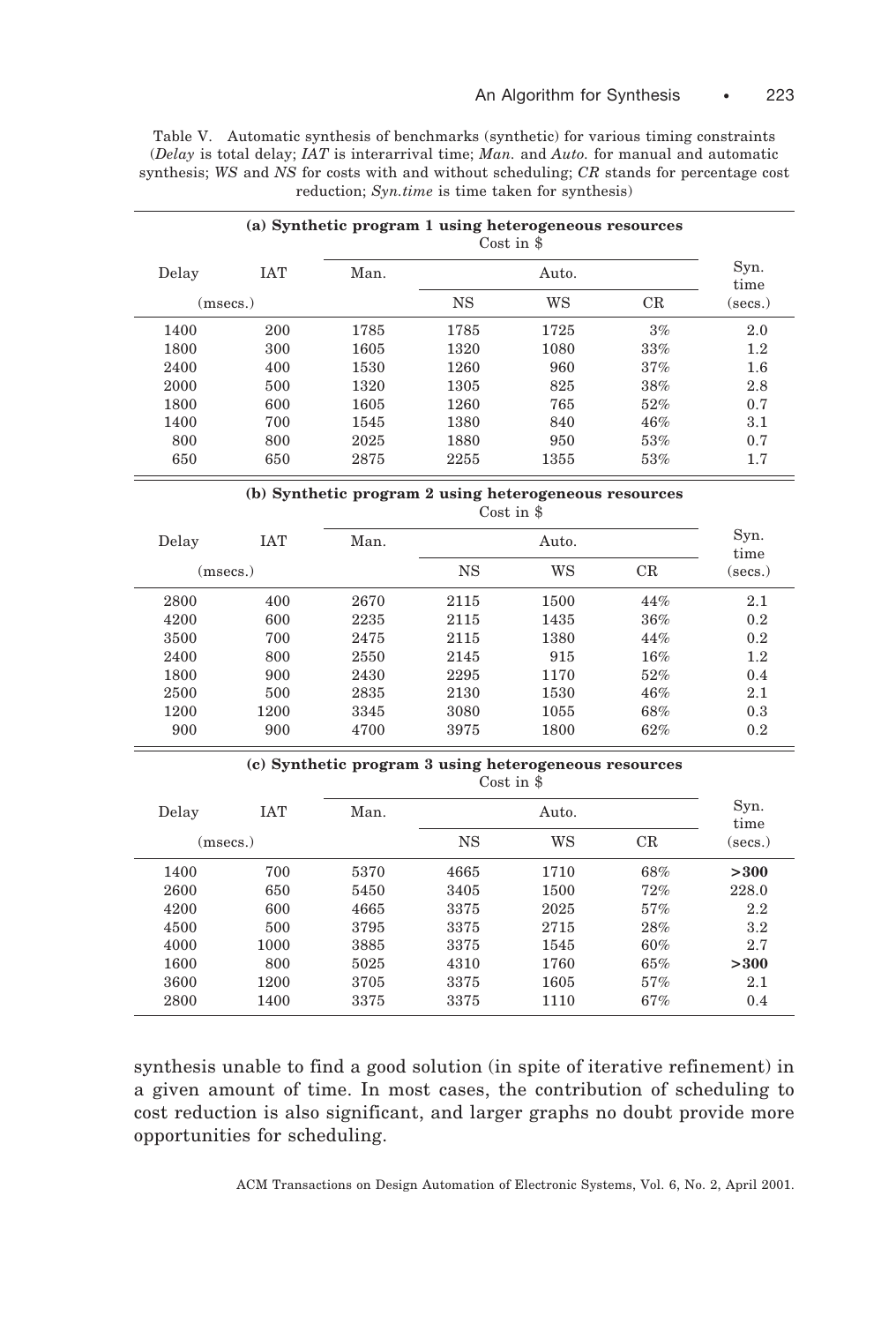For a given graph, the cost reductions are not significant (in many cases it is almost zero) whenever the timing constraints are *tight* (low delays and low IAT). This is because most of the design alternatives become infeasible (for a given delay/cost table) for those timing constraints making the search space relatively small. Both manual and automatic techniques produce comparable results in such cases.

It is interesting to analyze the exact reason why a huge cost reduction was achieved in specific cases. For example, consider the case where our algorithm achieved a maximum cost reduction of 72% (second row of Table V(c)). More than half of this reduction is mainly due to better selection and pipelining (see column NS). While the manual synthesis employed 41 M68k, 24 PowerPC, 11 Pentium, and 1 FPGA to design this system, our algorithm chose 30 M68k, 13 PowerPC, and 7 Pentium processors. In both cases, cheaper resources are given preference, expensive devices such as FPGAs are selected only when essential, both partitioned the graph into the same number of stages (4 in this case). But the MILP-based pipeliner/ selector resulted in a better assignment of pipeline stages to the tasks that not only helped in choosing fewer resources, but also in better scheduling.

In many cases the cost reduction was not because the MILP selector preferred low-cost devices (in fact it chose expensive devices), as would any greedy algorithm, but it chose the resources (even if it increased the implementation cost of some of the nodes), keeping the overall cost in view. There were other cases where the cost reduction came partly from reuse of FPGAs across the nodes by dynamically reconfiguring them.

As can be seen from Tables IV and V, the synthesis time in most cases is very small. In rare cases the MILP solver took an unduly large amount of time to come up with an optimal solution (see the highlighted cases in Table  $V(c)$ ). We set a timeout of 300 secs, after which the MILP solver terminates the search and returns the best suboptimal solution. As can be seen from Table V(c), even in such cases the cost reduction achieved was quite impressive (around 65%).

# 5. CONCLUSION

In this paper we presented a synthesis algorithm that automatically performs constraint propagation, resource selection, allocation, pipelining, scheduling, and hiding of reconfiguration delays in the context of the design of large time-constrained parallel heterogeneous adaptive systems. Our algorithm combines the power and the elegance of MILP techniques to solve the selection and pipelining problems with the fast list schedulingbased heuristic to perform scheduling. Experimental evaluation of our algorithm using a large number of benchmarks shows that high-quality results can be obtained in reasonable amount of time.

#### **REFERENCES**

BAKSHI, S. AND GAJSKI, D. D. 1997. Hardware/software partitioning and pipelining. In *Proceedings of the 34th Annual Conference on Design Automation* (DAC '97, Anaheim, CA, June 9–13), E. J. Yoffa, G. De Micheli, and J. M. Rabaey, Chairs. ACM Press, New York, NY, 713–716.